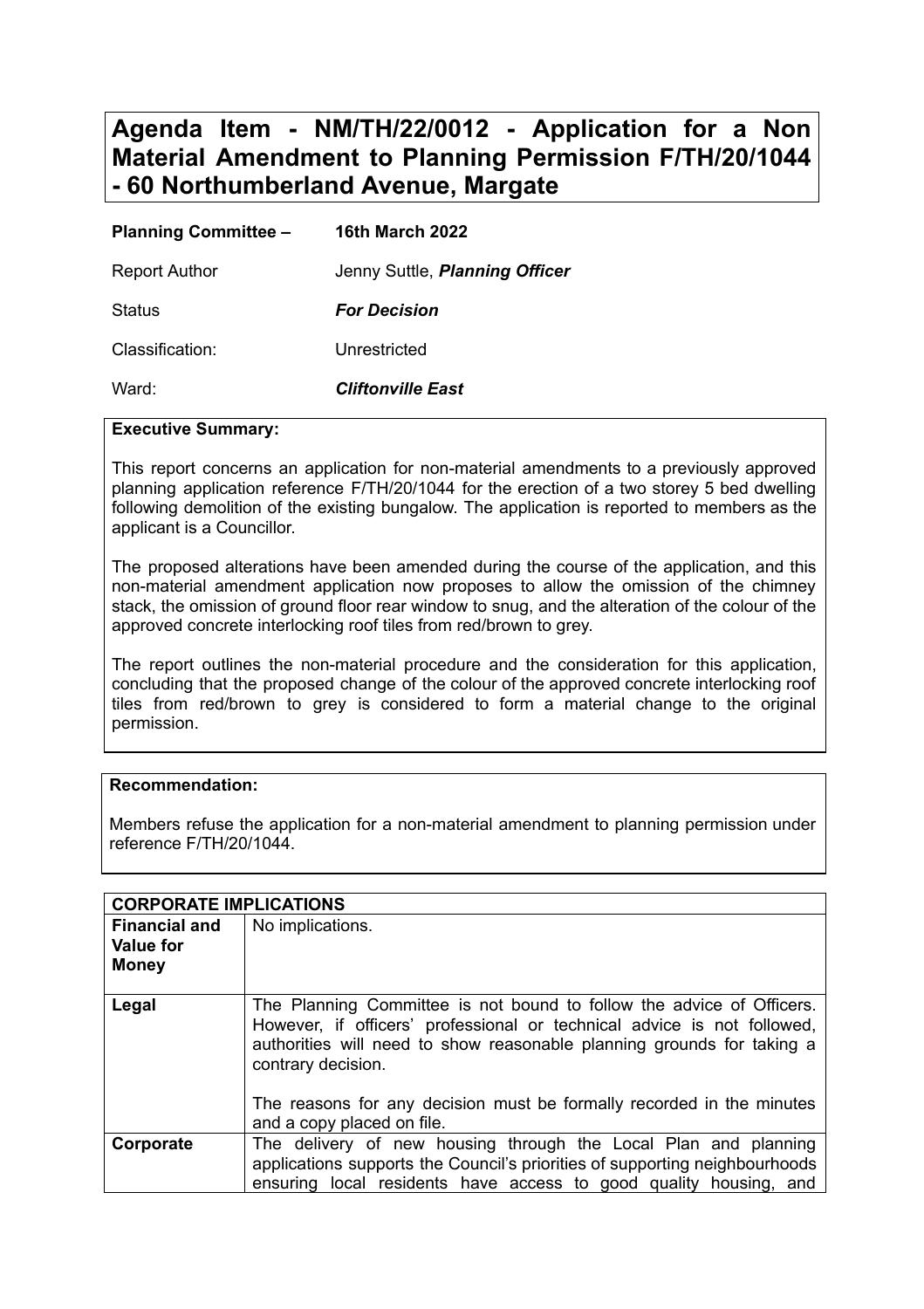|                                                                                 | promoting inward investment through setting planning strategies and<br>policies that support growth of the economy.                                                                                                                                                                                                                                                                                                                                                                                                                                                                                       |
|---------------------------------------------------------------------------------|-----------------------------------------------------------------------------------------------------------------------------------------------------------------------------------------------------------------------------------------------------------------------------------------------------------------------------------------------------------------------------------------------------------------------------------------------------------------------------------------------------------------------------------------------------------------------------------------------------------|
| <b>Equalities Act</b><br>2010 & Public<br><b>Sector Equality</b><br><b>Duty</b> | Members are reminded of the requirement, under the Public Sector<br>Equality Duty (section 149 of the Equality Act 2010) to have due regard to<br>the aims of the Duty at the time the decision is taken. The aims of the<br>Duty are: (i) eliminate unlawful discrimination, harassment, victimisation<br>and other conduct prohibited by the Act, (ii) advance equality of<br>opportunity between people who share a protected characteristic and<br>people who do not share it, and (iii) foster good relations between people<br>who share a protected characteristic and people who do not share it. |
|                                                                                 | Protected characteristics: age, gender, disability, race, sexual orientation,<br>gender reassignment, religion or belief and pregnancy & maternity. Only<br>aim (i) of the Duty applies to Marriage & civil partnership.<br>In the opinion of the author of this report the Public Sector equality duty is<br>not engaged or affected by this decision.                                                                                                                                                                                                                                                   |

# **1.0 Background**

- 1.1 The original planning application was for the erection of a two storey 5 bed dwelling following the demolition of the existing bungalow under reference F/TH/20/1044. This application was approved by the Planning Committee on 23/06/2021.
- 1.2 This application has been made to the Council under Section 96A of the Town and Country Planning Act 1990 to make a non-material amendment to the approved development. This non-material amendment application originally proposed to allow the omission of chimney stack, change roof over pool enclosure to flat retractable glazed roof, omission of small window to ground floor kitchen elevation, omission of ground floor rear window to snug, addition of bi-fold doors to rear of pool enclosure, enclosure of existing porch on ground and first floor to flat roof, main roof to be finished in thermoslate invisible solar thermal natural slate roof tiles.
- 1.3 The non-material amendment application has been amended through the application process, and the majority of proposed changes have been omitted. The amended non-material changes which are now being applied for are to allow the omission of the chimney stack, omission of ground floor rear window to snug and small window to ground floor kitchen elevation, and the alteration of the colour of the approved concrete interlocking roof tiles from red/brown to grey.
- 1.4 The application for a non-material amendment is reported to the Planning Committee as the applicant is a Thanet District Councillor.

#### **2.0 Outline of Process**

- 2.1 The non-material amendment procedure was introduced in 2009 as an addition to the Planning Act under Section 96A. This provided a mechanism to make non-material changes to existing planning permission through an application with a quicker decision time (28 days), to deal with new issues that may arise after permission has been granted (for example to resolve issues found during construction).
- 2.2 There is no statutory definition for what constitutes a 'non-material' change to a planning permission. The National Planning Practice Guidance (NPPG) states that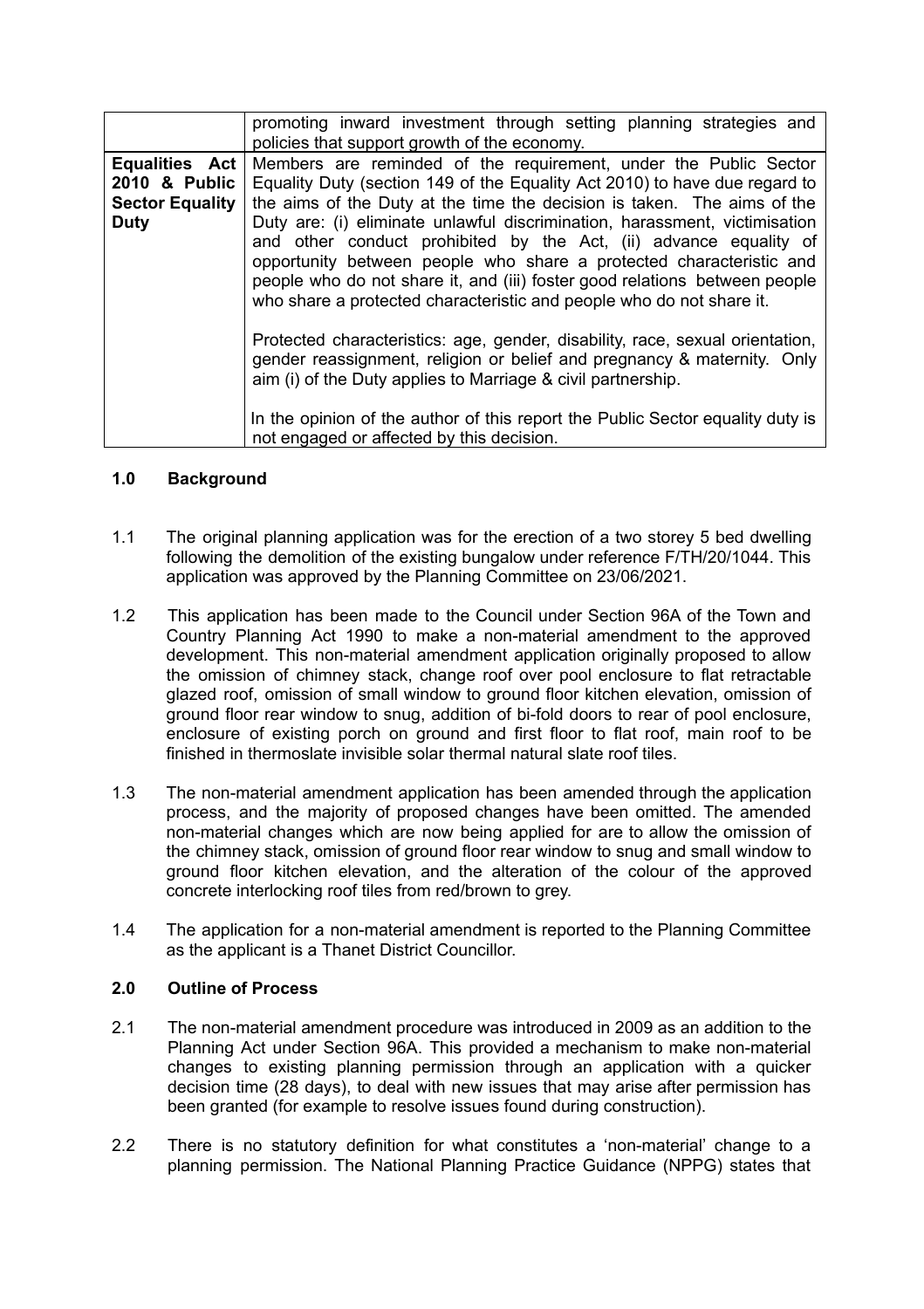the definition is dependent on the context of the overall scheme and "what may be non-material in one context may be material in another". Section 96A of the Planning Act states that "in deciding whether a change is material, a local planning authority must have regard to the effect of the change, together with any previous changes made under this section, on the planning permission as originally granted.".

- 2.3 The decision for the Council is whether the change is non-material or material to the planning permission. If the change is considered 'material' then a planning application would need to be submitted under Section 73 of the Planning Act for a variation of the plan condition to make the change (this is also known as a minor material amendment application).
- 2.4 As the application is not an application for planning permission, there is no requirement for public consultation under the non-material amendment procedure.

#### **3.0 Analysis**

- 3.1 The approved dwelling is a large two storey detached dwelling set under a hipped pitched roof which will address both Northumberland Avenue and Northdown Road, with a two storey gabled front projection to the Northumberland Avenue frontage. The approved material finish of the dwelling was white or cream finished render, red/brown concrete interlocking tiles and grey aluminium windows and doors.
- 3.2 The proposed alteration to omit the chimney will remove a design feature of the dwelling, however this feature is of a relatively modest scale and prominence in the context of the dwelling as a whole, and is predominantly visible from the rear elevation, with limited visibility from the principal elevation. As such, it is considered that the omission of this feature would be a minor alteration which would not materially alter the design and appearance of the dwelling.
- 3.3 The proposed ground floor window to the rear elevation is a modest element of the dwelling, located within the rear elevation, facing the rear boundary treatment, and has very limited visibility from the public realm. As such, the removal of this feature is also considered to constitute a non-material change. The ground floor window to the kitchen is a modest window located to the side elevation of the single storey side projection adjacent to the gable feature, which is considerably set back from the front elevation. The omission of this window, given its very modest size and the position and modest size of the projection to which it would be sited, is considered to form a non material change.
- 3.4 The approved colour of the roof tiles for the approved dwelling is red/brown, which accords with the established colour and appearance of the roof tiles to the properties within the surrounding vicinity of the application site, all of which incorporate red or brown roof tiles.

The proposed change in colour of the roof tiles from red/brown to grey is considered to constitute a marked change in colour which given the size of the roof, its elevated position and the prominent location of the dwelling, would be clearly apparent within the surrounding public realm from a range of viewpoints, and would clearly alter the appearance and design approach of the approved dwelling. The impact and prominence of this change would be heightened given the established red/brown roof tile colour and finish to the roofs of all properties in the surrounding vicinity of the application site.